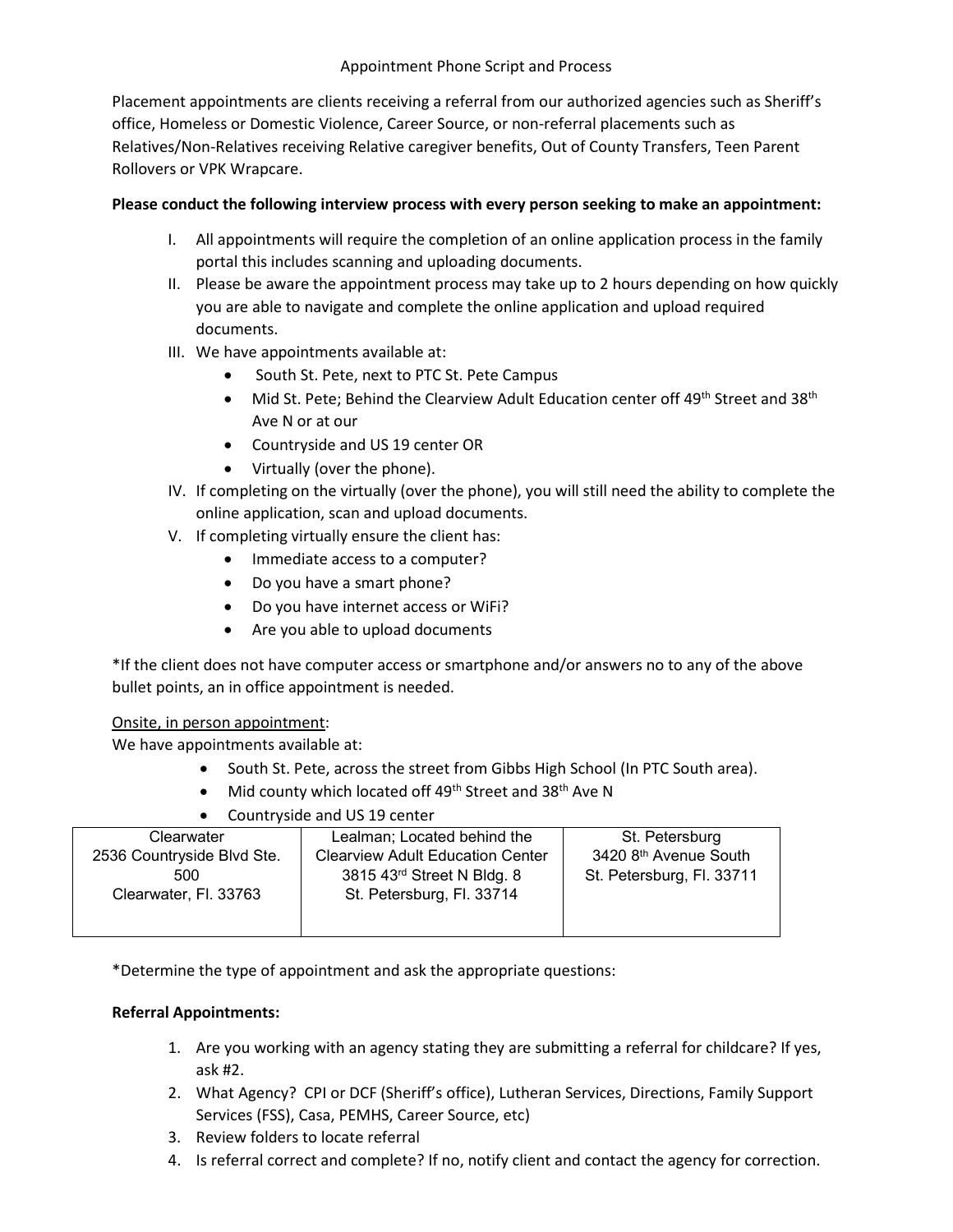5. Have you selected a childcare provider to place the children in care, if so is that provider holding a spot for your child(ren)?

#### **VPK Wrapcare (If child is 4)**

Is your child currently attending VPK? If yes, ask what site? (If no, skip to Get a Listing)

#### **Relative/Non-Relative (no referral)**

Are you currently receiving Relative Care Giver (RCG) benefits? If yes, may I ask the dollar amount?

RCG amounts for each child must be \$242 or \$249**, if receiving \$180, \$241 or \$303, no appointment refer to applying to waitlist**

# **\* Get a Listing: Call 400-4411, option 3, then option 3 again. (if a client does not have a childcare provider, please schedule 2 or 3 days out to give time to obtain the provider)**

\*If the client does not have computer access or smartphone and/or answers no to questions 3 or 4, offer them an appointment to use our equipment, at any location.

*Appointments can still be scheduled without a Provider but encourage to schedule out 3 days to allow time to locate a Provider.*

#### **Appointment Scheduling:**

Appointments are scheduled and tracked in DaySmart Appointments system

Search the client to see if the client already exist in the system. If client exist, ensure phone number and email are still correct, if not update on the client records. Do not create the client with the updated information.

If client does not exist: Click on the date/time of the desired appointment date and time and complete: Client tab: Client First and Last Name Contact Phone number at time of appointment and secondary phone #, if possible Email Address All fields with \* are a required field but X can be entered in the address fields.

Appointment tab: Location Status Appointment Type Schedule – Select Master Time (10am, 1pm or 3pm only) Duration – 1

#### **Appointment Notes (internal only)**

Note any information staff will need to know to prepare for the client's appointment: Example: Using Computer or Smartphone, childcare facility name, etc. Additional notes regarding canceling, rescheduling or any contact should be added in this location.

## **If the appointment is virtual (client completing remotely)**

Copy and Paste the following to: Special Instructions to/from Client section. These directions will be sent via email to the client a couple days prior to the appointment.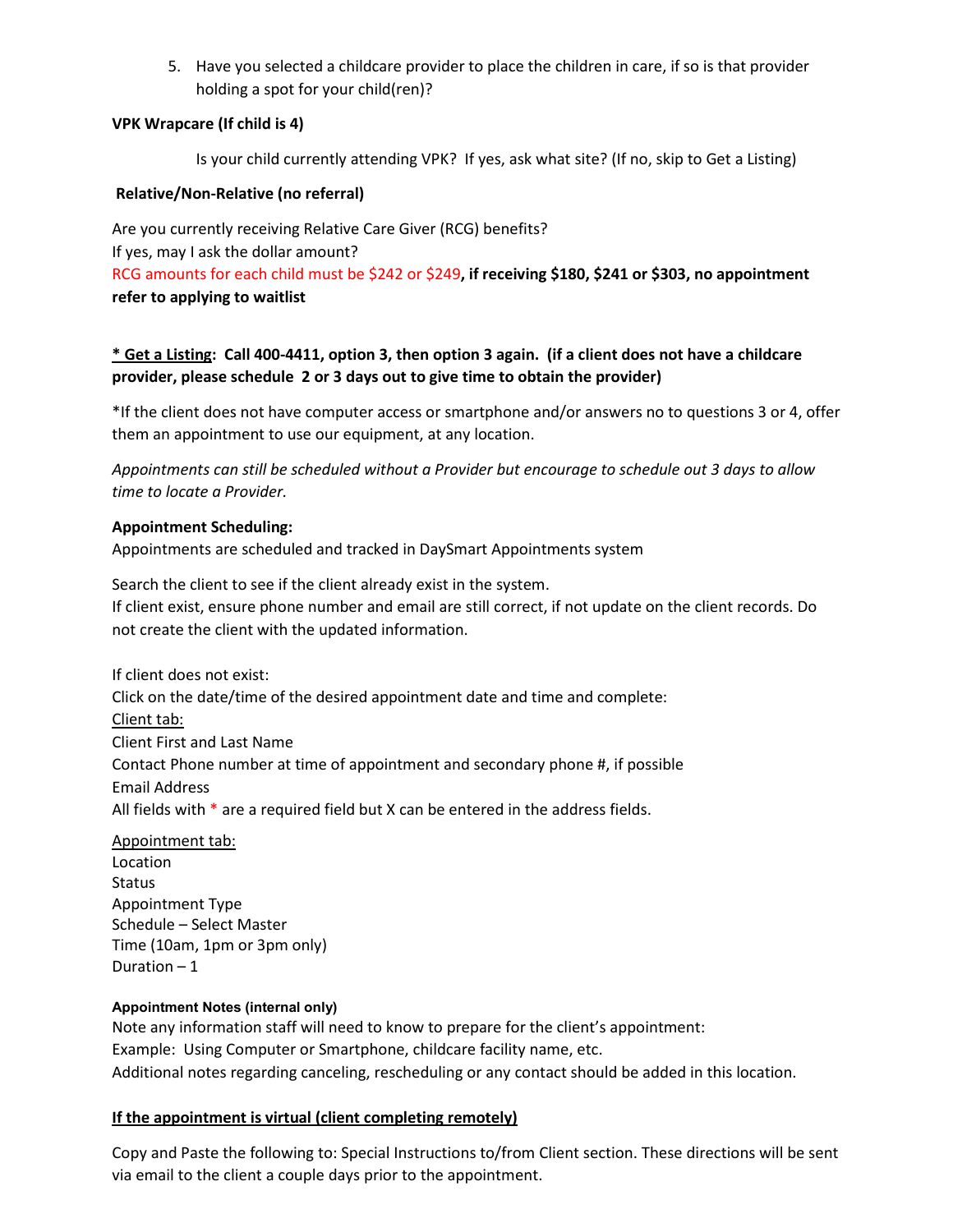Please note this appointment can take up to two hours.

Your Appointment is going to be over the phone with a Family Service Agent. The Family Service Specialist will call you at your appointment. Please make sure you are available and answer your phone. You will need to have access to a computer or cellphone. The Specialist will direct you on how to upload documents. Please note this appointment may take up to 2 hours.

It is incredibly important to select a childcare facility in order to complete this process. Please begin this search early to ensure care can begin.

A child care listing can be found by visiting our website: [https://elcpinellas.net/for-families/child-care](https://elcpinellas.net/for-families/child-care-resources-and-referrals/)[resources-and-referrals/](https://elcpinellas.net/for-families/child-care-resources-and-referrals/) 

Have ALL of the following documents available during the appointment:

- A valid government issued photo ID is required.
- Birth Certificates for all children in the home under the age of 18.
- Proof of a purpose for care (all that applies)
- \*\* Four (4) weeks of current and consecutive paystubs or an employment verification form completed by the employer with current and consecutive pay information, including hours worked, for each employed parent/guardian in the household.
- \*\* School Verification form showing current semester dates, credits earning for each class/or days and times of attendance with clock hours.
- \*\* Disability form complete by your physician or current Social Security Award letter
	- Proof of current month Food Stamp benefits that includes the names of all household members receiving benefits.
	- Proof of current receipt of any other unearned income, (Social Security Award letter for you or the child(ren),
	- Veterans benefits, child support, etc.)
	- Proof of residency, (utility bill, driver's license, current paystub, signed current lease agreement)

 \*If you are residing with friends or family, a signed and dated letter from the person in residence confirming you and the children (names must be listed) live there and the complete address noted

All above mentioned forms can be found on our website:<https://elcpinellas.net/forms-and-resources/>

#### **If the appointment is in office (client scheduled to physically visit an ELC location)**

#### **In Office Appointments:**

*\*No more than 1 in office appointments per time slot for Clearwater and Lealman. St. Pete can accommodate 2 in office per time slot.* 

Copy and Paste the following to: Special Instructions to/from Client section. These directions will be sent via email to the client a couple days prior to the appointment.

Your appointment will be completed at (Enter Address of location) at your scheduled Appointment time. Please allow 1 ½-2 hours for your appointment.

You will have access to the computers in the lobby in order to complete the on line application and upload required documents.

It is incredibly important to select a childcare facility in order to complete this process. Please begin this search early to ensure care can begin.

A child care listing can be found by visiting our website: [https://elcpinellas.net/for-families/child-care](https://elcpinellas.net/for-families/child-care-resources-and-referrals/)[resources-and-referrals/](https://elcpinellas.net/for-families/child-care-resources-and-referrals/)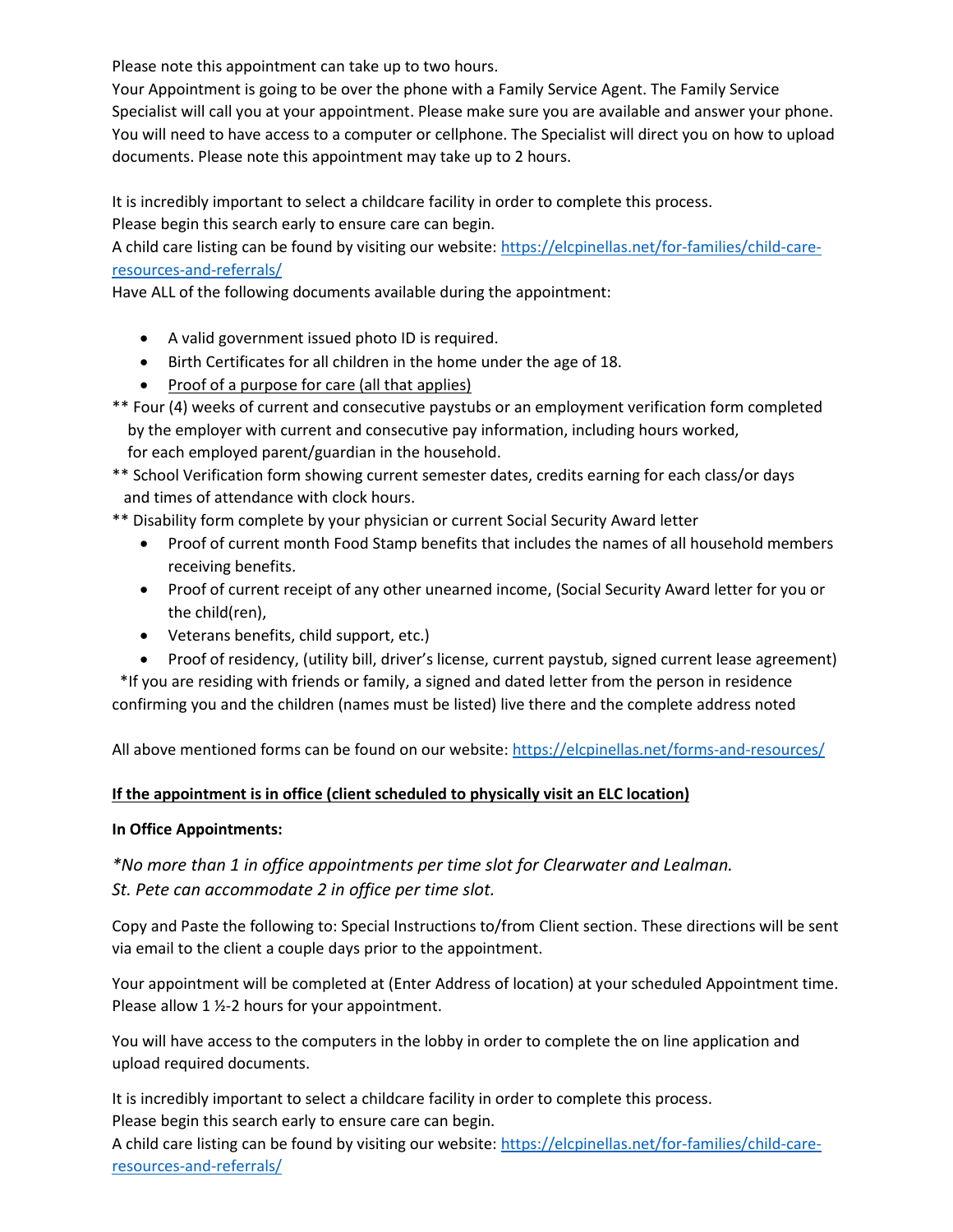Bring ALL of the following documents with you to your appointment:

- A valid government issued photo ID is required.
- Birth Certificates for all children in the home under the age of 18.
- Proof of a purpose for care (all that applies)

\*\* Four (4) weeks of current and consecutive paystubs or an employment verification form completed by the employer with current and consecutive pay information, including hours worked, for each employed parent/guardian in the household.

\*\* School Verification form showing current semester dates, credits earning for each class/or days and times of attendance with clock hours.

- \*\* Disability form complete by your physician or current Social Security Award letter
	- Proof of current month Food Stamp benefits that includes the names of all household members receiving benefits.
	- Proof of current receipt of any other unearned income, (Social Security Award letter for you or the child(ren),
	- Veterans benefits, child support, etc.)
	- Proof of residency, (utility bill, driver's license, current paystub, signed current lease agreement)

 \*If you are residing with friends or family, a signed and dated letter from the person in residence confirming you and the children (names must be listed) live there and the complete address noted

All above mentioned forms can be found on our website:<https://elcpinellas.net/forms-and-resources/>

Appointments are color-coded

| Appointments Plus -Appointment Status |                       |  |  |
|---------------------------------------|-----------------------|--|--|
|                                       | Scheduled-Virtual     |  |  |
|                                       | In Office Appointment |  |  |
|                                       | Completed-Virtual     |  |  |
|                                       | No Show               |  |  |
|                                       | Rescheduled           |  |  |
|                                       | Completed-In Office   |  |  |
|                                       | In Progress           |  |  |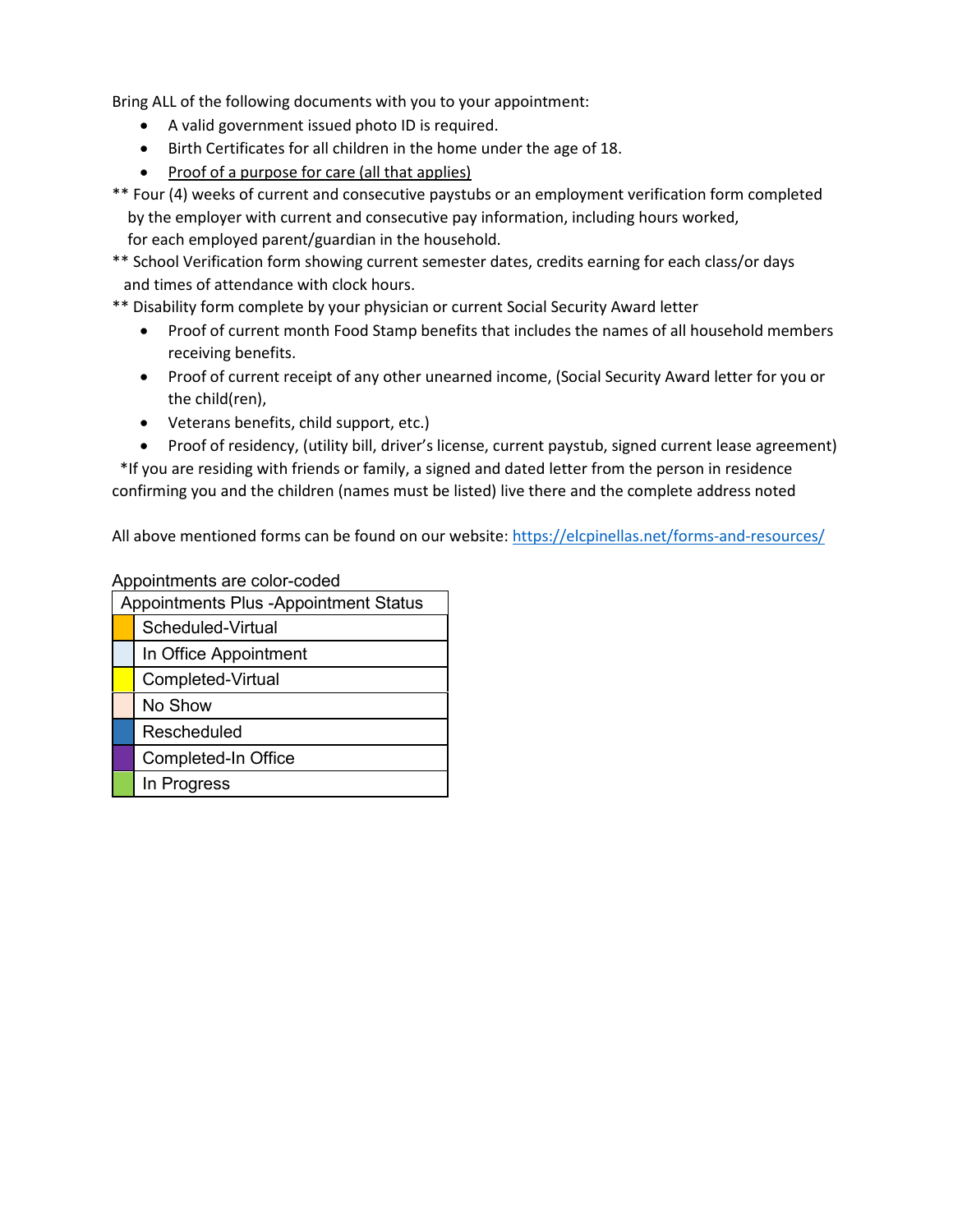# **Appointment Information**

| 10:00am - 11:00am US/Eastern                                                                  | 14 |  |
|-----------------------------------------------------------------------------------------------|----|--|
|                                                                                               |    |  |
| <b>Appointment Type</b>                                                                       |    |  |
| <b>Waitlist Placement</b>                                                                     |    |  |
| Created By: Yadaira on 4/7/2022 at 11:14am<br>Last Updated By: Yadaira on 4/7/2022 at 11:14am |    |  |
|                                                                                               |    |  |
|                                                                                               |    |  |

**The Appointments will show on Calendar:**

|    | Master Calendar |         |                                                       |  |                            |     |
|----|-----------------|---------|-------------------------------------------------------|--|----------------------------|-----|
| am |                 |         | + 2/3 <b>+ 2/3</b>                                    |  |                            | 10: |
| pm |                 |         | $+ 2/3$ $+$ $\frac{1}{2}$ $\frac{1}{2}$ william leake |  | <b>THE Lynette Aguero</b>  | 1:  |
| pm |                 | $+ 2/3$ | <b>THE lashawn owens</b>                              |  | <b>THE Jillian Cassano</b> | 3:  |
|    |                 |         |                                                       |  |                            |     |

Appointments will be assigned to a Placement Team staff member 1-3 days prior to the day of the appointment.

If client is in EFS MOD enter a case note and add case notes as clients cancel or reschedule.

#### **2 Business Day prior to Appointment Confirmation**

2 business days prior to appointment designee will contact clients via phone in order to confirm attendance and documents.

Review to ensure we complete and correct referral. Check funding, spelling of name, parent/guardian address, parent/guardians and child(ren) DOB

#### In Person Appointments:

Hello, this is \_\_\_\_, with Early Learning Coalition. I am calling to confirm your appointment at (state location) scheduled for (state date and time).

- 1. Are you able to attend this appointment?
- If Yes great, do you have the address or know where this location is?